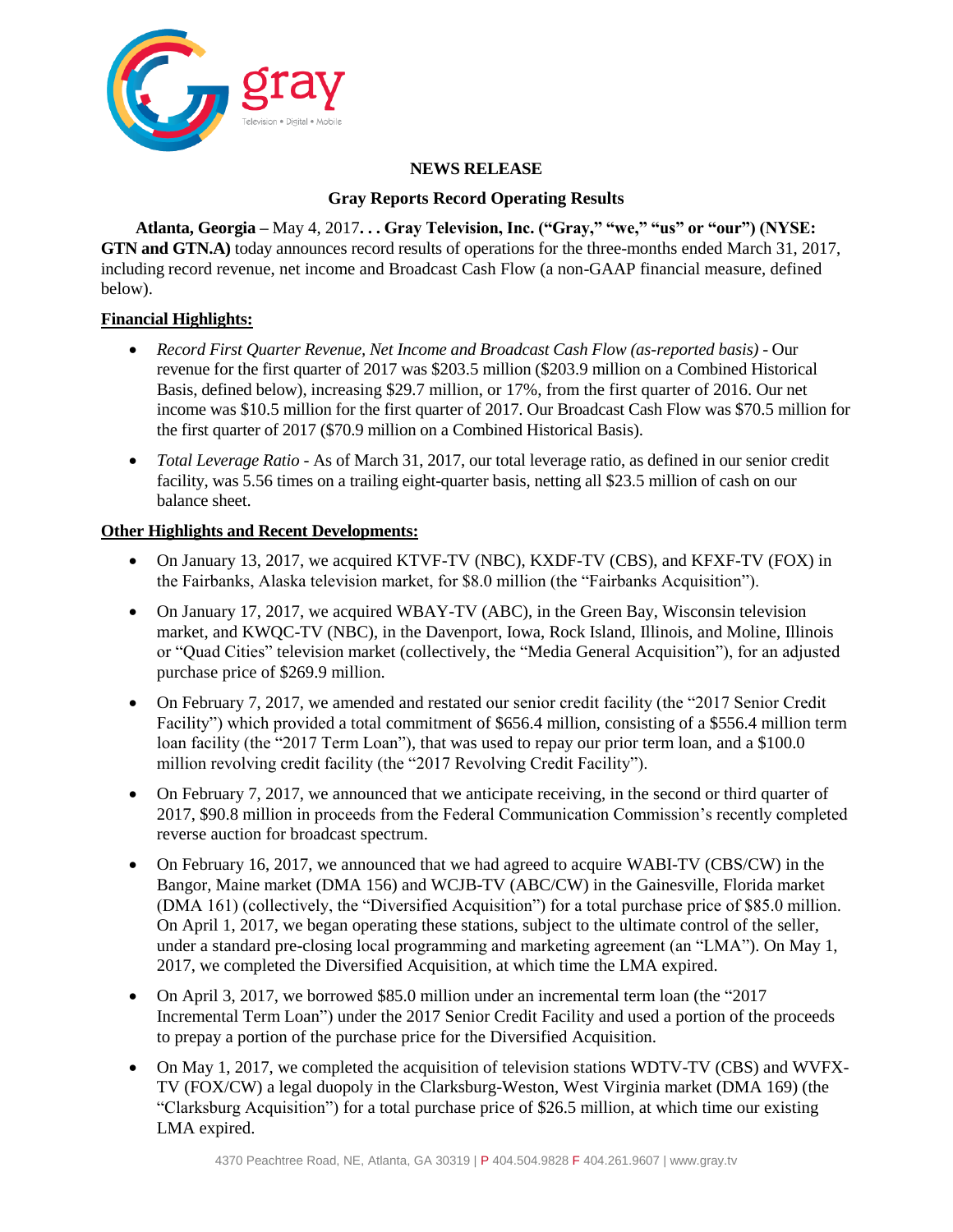#### **Effects of Acquisitions and Divestitures on Our Results of Operations**

From October 31, 2013 through March 31, 2017, we completed 21 acquisition transactions and three divestiture transactions. As more fully described in our Form 10-Q to be filed with the Securities and Exchange Commission today and in our prior disclosures, these transactions added a net total of 48 television stations in 28 television markets, including 23 new television markets, to our operations.

We refer to the five stations acquired during the first quarter of 2017 as the "2017 Acquisitions." We refer to the 13 stations acquired and retained in 2016, as well as the two stations in the Clarksburg, West Virginia market that we commenced operating under an LMA in June 2016 as the "2016 Acquisitions." During 2015, we completed six acquisitions, which collectively added seven television stations in six markets (four new markets) to our operations, and we refer to those stations as the "2015 Acquisitions." Unless the context of the following discussion requires otherwise, we refer to the stations acquired in the 2017 Acquisitions, the 2016 Acquisitions and the 2015 Acquisitions, collectively, as the "Acquired Stations."

Due to the significant effect that our acquisitions and divestitures have had on our results of operations, and in order to provide more meaningful period over period comparisons, we present herein certain financial information on a "Combined Historical Basis." Unless otherwise defined, Combined Historical Basis reflects financial results that have been compiled by adding Gray's historical revenue and broadcast expenses to the historical revenue and broadcast expenses of the Acquired Stations and removing the historical revenues and historical broadcast expenses of divested stations as if they had been acquired or divested, respectively, on January 1, 2015 (the beginning of the earliest period presented). In addition, our Combined Historical Basis non-GAAP terms "Broadcast Cash Flow," "Broadcast Cash Flow Less Cash Corporate Expenses," "Operating Cash Flow as Defined in our 2017 Senior Credit Facility," "Free Cash Flow" and "Total Leverage Ratio, Net of All Cash" give effect to the financings related to the acquisition of the Acquired Stations as if these financings occurred on January 1, 2015, and certain anticipated net expense savings resulting from the completed acquisitions. Free Cash Flow presented on a Combined Historical Basis also includes adjustments for the purchase of property and equipment and income taxes paid, net of refunds, as if the acquisition of the Acquired Stations occurred on January 1, 2015. Combined Historical Basis financial information does not reflect all purchase accounting and other adjustments required, and includes certain other amounts not included, in pro forma financial statements prepared in accordance with Regulation S-X.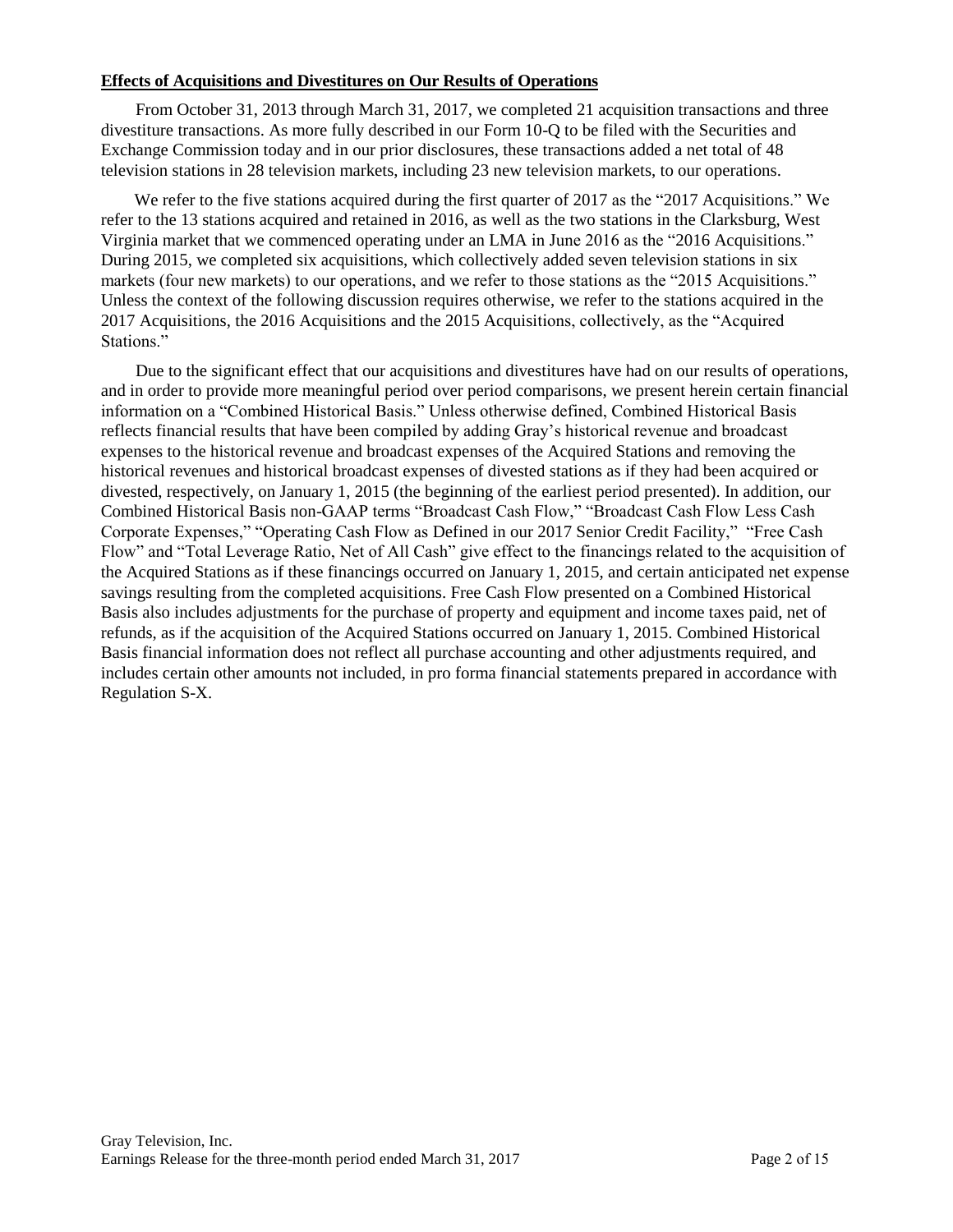# **Selected Operating Data (unaudited):**

| <b>Selected Operating Data (unaudited):</b> |     |         |               |                                                          |               |                     |
|---------------------------------------------|-----|---------|---------------|----------------------------------------------------------|---------------|---------------------|
|                                             |     |         |               | <b>As-Reported Basis</b><br>Three Months Ended March 31, |               |                     |
|                                             |     |         |               | % Change<br>$2017$ to                                    |               | % Change<br>2017 to |
|                                             |     | 2017    | 2016          | 2016                                                     | 2015          | 2015                |
|                                             |     |         |               | (dollars in thousands)                                   |               |                     |
| Revenue (less agency commissions):          |     |         |               |                                                          |               |                     |
| Total                                       | S   | 203,461 | \$<br>173,723 | 17 %                                                     | \$<br>133,303 | 53 %                |
| Political                                   | \$  | 1,321   | \$<br>9,655   | (86)%                                                    | \$<br>1,159   | 14 %                |
| Operating expenses (1):                     |     |         |               |                                                          |               |                     |
| <b>Broadcast</b>                            | \$. | 133,471 | \$<br>108,568 | 23 %                                                     | \$<br>86,847  | 54 %                |
| Corporate and administrative                | \$  | 7,709   | \$<br>15,678  | (51)%                                                    | \$<br>6,847   | 13 %                |
| Net income                                  | \$  | 10,505  | \$<br>8,990   | 17 %                                                     | \$<br>5,595   | 88 %                |
| Non-GAAP Cash Flow (2):                     |     |         |               |                                                          |               |                     |
| <b>Broadcast Cash Flow</b>                  | \$. | 70,464  | \$<br>65,894  | 7 %                                                      | \$<br>46,724  | 51 %                |
| <b>Broadcast Cash Flow Less</b>             |     |         |               |                                                          |               |                     |
| Cash Corporate Expenses                     | \$  | 63,729  | \$<br>51,186  | 25 %                                                     | \$<br>40,627  | 57 %                |
| Free Cash Flow                              | \$  | 36,594  | \$<br>24,215  | 51 %                                                     | \$<br>21,991  | 66 %                |

|                                    | <b>Combined Historical Basis</b><br>Three Months Ended March 31, |         |     |         |                        |              |         |                       |
|------------------------------------|------------------------------------------------------------------|---------|-----|---------|------------------------|--------------|---------|-----------------------|
|                                    |                                                                  |         |     |         | % Change<br>2017 to    |              |         | % Change<br>$2017$ to |
|                                    |                                                                  | 2017    |     | 2016    | 2016                   |              | 2015    | 2015                  |
|                                    |                                                                  |         |     |         | (dollars in thousands) |              |         |                       |
| Revenue (less agency commissions): |                                                                  |         |     |         |                        |              |         |                       |
| Total                              | \$                                                               | 203,890 | \$  | 205,329 | (1)%                   | \$           | 181,093 | 13 %                  |
| Political                          | \$                                                               | 1,321   | \$  | 13,651  | (90)%                  | \$           | 1,318   | $0\%$                 |
| Operating Expenses (1):            |                                                                  |         |     |         |                        |              |         |                       |
| <b>Broadcast</b>                   | \$                                                               | 135,081 | \$  | 130,877 | 3 %                    | $\mathbb{S}$ | 120,165 | 12 %                  |
| Corporate and administrative       | \$                                                               | 7.709   | \$  | 15,678  | (51)%                  | \$           | 6,847   | 13 %                  |
| Non-GAAP Cash Flow (2):            |                                                                  |         |     |         |                        |              |         |                       |
| <b>Broadcast Cash Flow</b>         | \$                                                               | 70,850  | \$. | 78,387  | (10)%                  | \$           | 68,227  | 4 %                   |
| Broadcast Cash Flow Less Cash      |                                                                  |         |     |         |                        |              |         |                       |
| Corporate Expenses                 | \$                                                               | 64,115  | \$  | 63,679  | 1 %                    | $\mathbb{S}$ | 62,130  | 3 %                   |
| Operating Cash Flow as defined in  |                                                                  |         |     |         |                        |              |         |                       |
| the 2017 Senior Credit Facility    | \$                                                               | 63,962  | \$  | 69,934  | (9)%                   | \$           | 64,531  | (1)%                  |
| Free Cash Flow                     | \$                                                               | 37,536  | \$  | 39,869  | (6)%                   | \$           | 33,808  | 11 %                  |

(1) Excludes depreciation, amortization and loss (gain) on disposal of assets.

(2) See definition of non-GAAP terms and a reconciliation of the non-GAAP amounts to net income included elsewhere herein.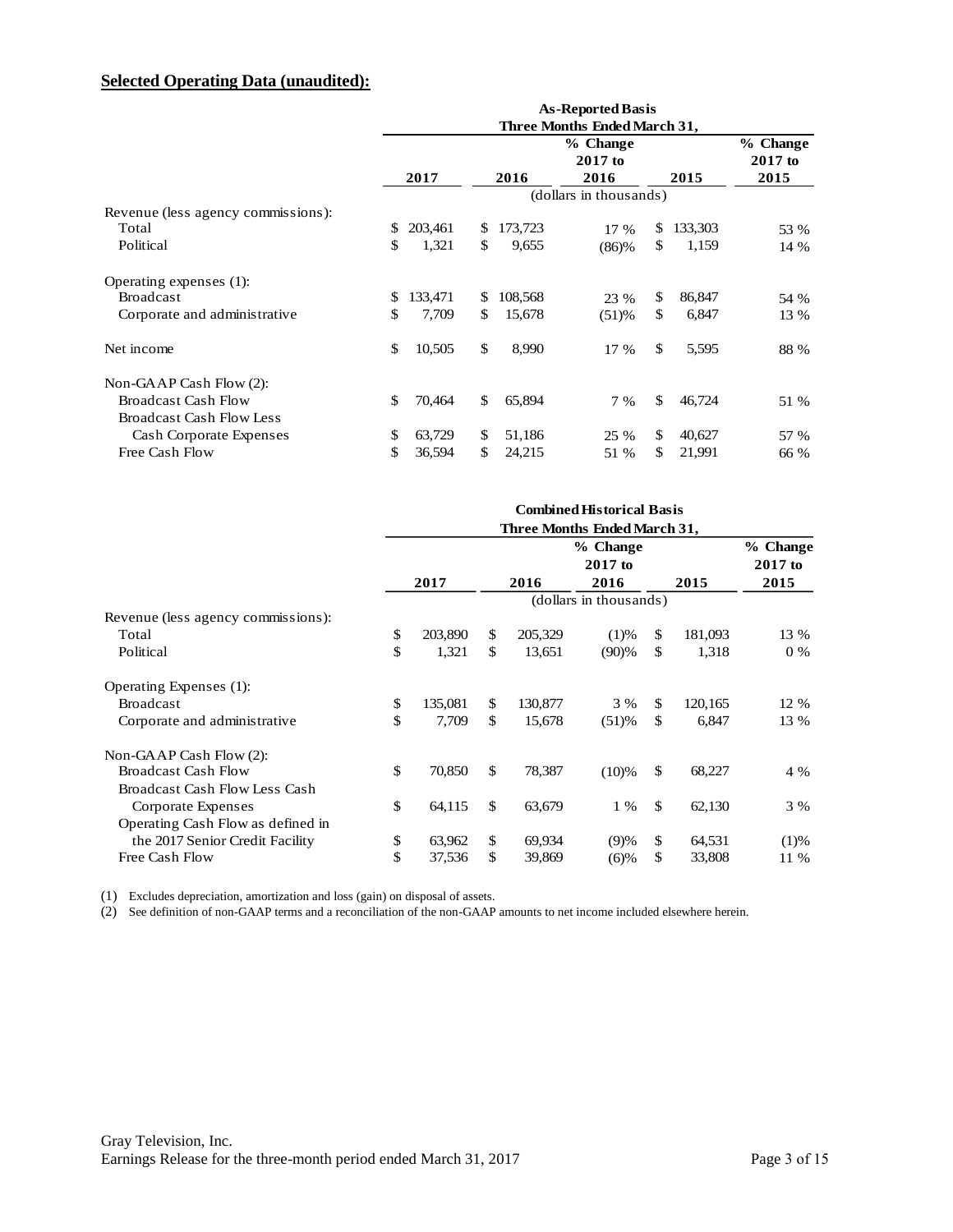#### **Results of Operations for the First Quarter of 2017**

#### *Revenue (less agency commissions) on As-Reported Basis.*

The table below presents our revenue (less agency commissions) by type for the first quarter of 2017 and 2016 (dollars in thousands):

|                                           | Three Months Ended March 31, |                |               |          |  |  |  |  |  |
|-------------------------------------------|------------------------------|----------------|---------------|----------|--|--|--|--|--|
|                                           | 2017                         | 2016           |               |          |  |  |  |  |  |
|                                           |                              | <b>Percent</b> |               | Percent  |  |  |  |  |  |
|                                           | <b>Amount</b>                | of Total       | <b>Amount</b> | of Total |  |  |  |  |  |
| Revenue (less agency commissions):        |                              |                |               |          |  |  |  |  |  |
| Local (including internet/digital/mobile) | 102,597<br>\$                | 50.4%          | \$<br>89,354  | 51.4%    |  |  |  |  |  |
| National                                  | 24.814                       | 12.2%          | 22,079        | 12.7%    |  |  |  |  |  |
| Political                                 | 1,321                        | 0.6%           | 9,655         | 5.6%     |  |  |  |  |  |
| Retransmission consent                    | 67,573                       | 33.2%          | 47,269        | 27.2%    |  |  |  |  |  |
| Other                                     | 7.156                        | 3.6%           | 5,366         | 3.1%     |  |  |  |  |  |
| Total                                     | 203.461                      | 100.0%         | 173,723<br>\$ | 100.0%   |  |  |  |  |  |

Total revenue increased \$29.7 million, or 17%, to \$203.5 million for the first quarter of 2017 compared to the first quarter of 2016. Revenue from the 2017 Acquisitions and 2016 Acquisitions, collectively, accounted for approximately \$47.5 million of our total revenue in the first quarter of 2017. The 2016 Acquisitions accounted for approximately \$16.6 million of our total revenue in the first quarter of 2016.

Excluding the total revenue contributed by the 2017 Acquisitions and 2016 Acquisitions, our total revenue decreased by \$1.2 million in the first quarter of 2017 as compared to the first quarter of 2016. The components of this net decrease included: retransmission consent revenue increased by \$9.2 million due primarily to increased retransmission consent rates; and political advertising revenue decreased by \$8.3 million due to 2017 being the "off-year" of the two-year election cycle.

Excluding the revenue contributed by the 2017 Acquisitions and 2016 Acquisitions, local and national advertising revenue declined, in part, as a result of the impact of the broadcast of the 2017 Super Bowl on our FOX-affiliated stations generating approximately \$0.6 million of local and national advertising revenue, compared to \$1.6 million that we earned from the broadcast of the 2016 Super Bowl on our CBS-affiliated stations reflecting our significantly larger portfolio of CBS-affiliated stations compared to our portfolio of FOX-affiliated stations.

The changes in revenue for the first quarter of 2017 compared to the first quarter of 2016 were approximately as follows:

- Local advertising revenue (including internet/digital/mobile) increased \$13.2 million, or 15%, to \$102.6 million.
- National advertising revenue increased \$2.7 million, or 12%, to \$24.8 million.
- Political advertising revenue decreased \$8.3 million, or 86%, to \$1.3 million.
- Retransmission consent revenue increased \$20.3 million, or 43%, to \$67.6 million.
- Other revenue increased \$1.8 million, or 33%, to \$7.2 million.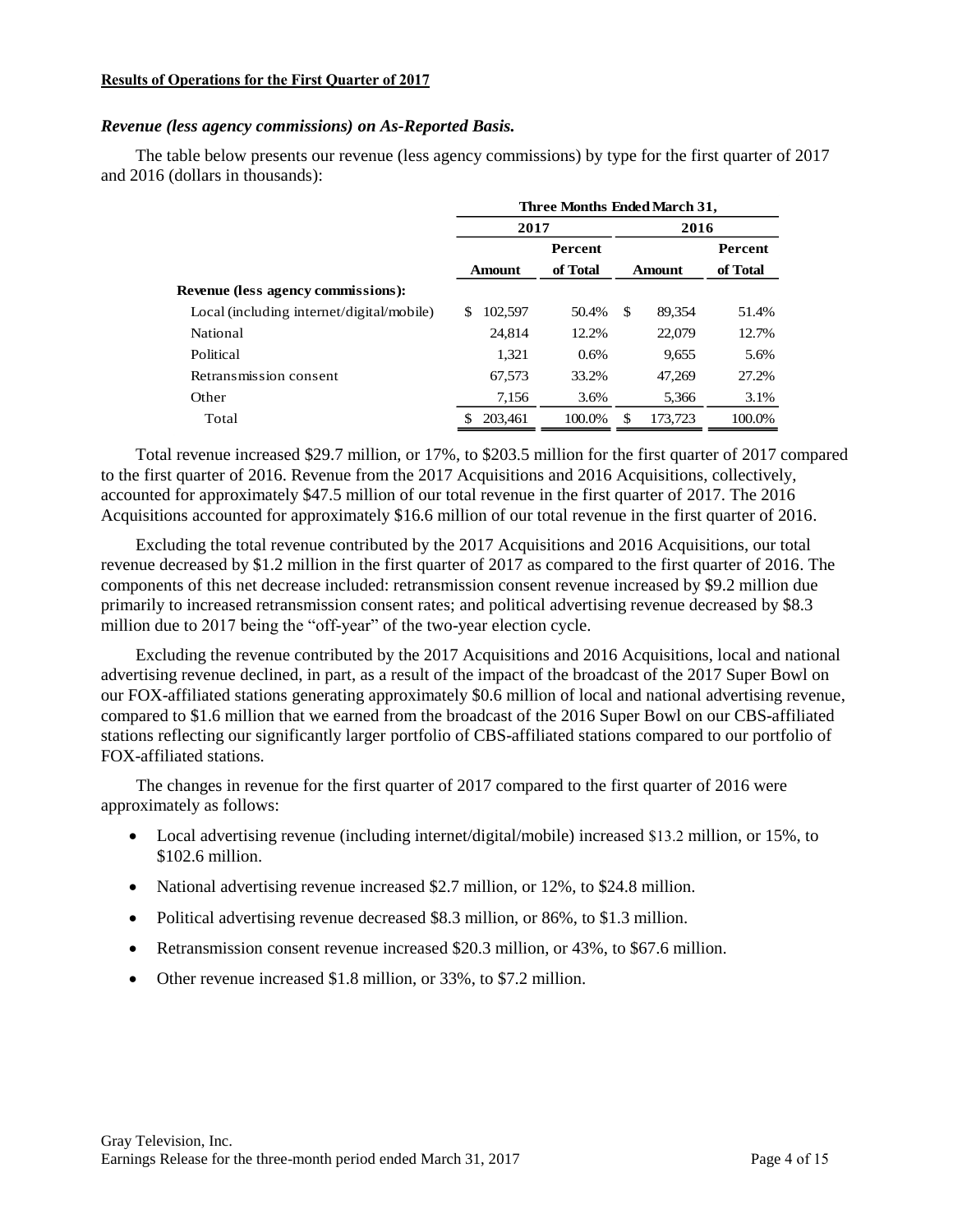#### *Revenue (less agency commissions) on Combined Historical Basis.*

On a Combined Historical Basis, total revenue decreased \$1.4 million to \$203.9 million in the first quarter of 2017 compared to \$205.3 million the first quarter of 2016. On a Combined Historical Basis, the changes in revenue for the first quarter of 2017 compared to the first quarter of 2016 were approximately as follows:

- Local advertising revenue (including internet/digital/mobile) decreased \$1.1 million, or 1%, to \$103.7 million.
- **•** National advertising revenue decreased \$1.9 million, or 7%, to \$25.2 million.
- **•** Political advertising revenue decreased \$12.3 million, or 90%, to \$1.3 million.
- **•** Retransmission consent revenue increased \$13.9 million, or 25%, to \$68.6 million.
- **•** Other revenue was unchanged at \$5.1 million.

Local and national advertising revenue declined, in part, as a result of the impact of the broadcast of the 2017 Super Bowl on our FOX-affiliated stations generating approximately \$0.6 million of local and national advertising revenue, compared to \$2.1 million that we earned from the broadcast of the 2016 Super Bowl on our CBS-affiliated stations reflecting our significantly larger portfolio of CBS-affiliated stations compared to our portfolio of FOX-affiliated stations.

Within our local and national advertising revenue categories, and including the revenue attributable to the 2017 Acquisitions and the 2016 Acquisitions, our five largest customer categories experienced the following approximate changes during the first quarter of 2017 compared to the first quarter of 2016:

- Automotive was unchanged;
- Medical decreased 1%;
- Restaurant decreased 10%;
- Furniture and appliances decreased 2%; and
- Communications increased 5%.

#### *Broadcast Operating Expenses on As-Reported Basis***.**

Broadcast operating expenses (before depreciation, amortization and gain or loss on disposal of assets) increased \$24.9 million, or 23%, to \$133.5 million for the first quarter of 2017 compared to the first quarter of 2016. The 2017 Acquisitions and 2016 Acquisitions, collectively, accounted for approximately \$30.3 million of our broadcast operating expenses in the first quarter of 2017, and the 2016 Acquisitions accounted for approximately \$10.8 million of our broadcast operating expenses for the first quarter of 2016. Including the impact of the 2017 Acquisitions and the 2016 Acquisitions, total retransmission expense increased \$9.9 million, or 44%, to \$32.3 million in the first quarter of 2017 compared to the first quarter of 2016.

Excluding the impact of the 2017 Acquisitions and the 2016 Acquisitions:

- **•** Non-compensation expenses increased by \$4.5 million, or 9%, in the first quarter of 2017 primarily due to retransmission expense increases of \$5.1 million that were partially offset by decreases in several categories including programming, licensing and professional fees.
- **•** Compensation expense increased by \$0.9 million in the first quarter of 2017.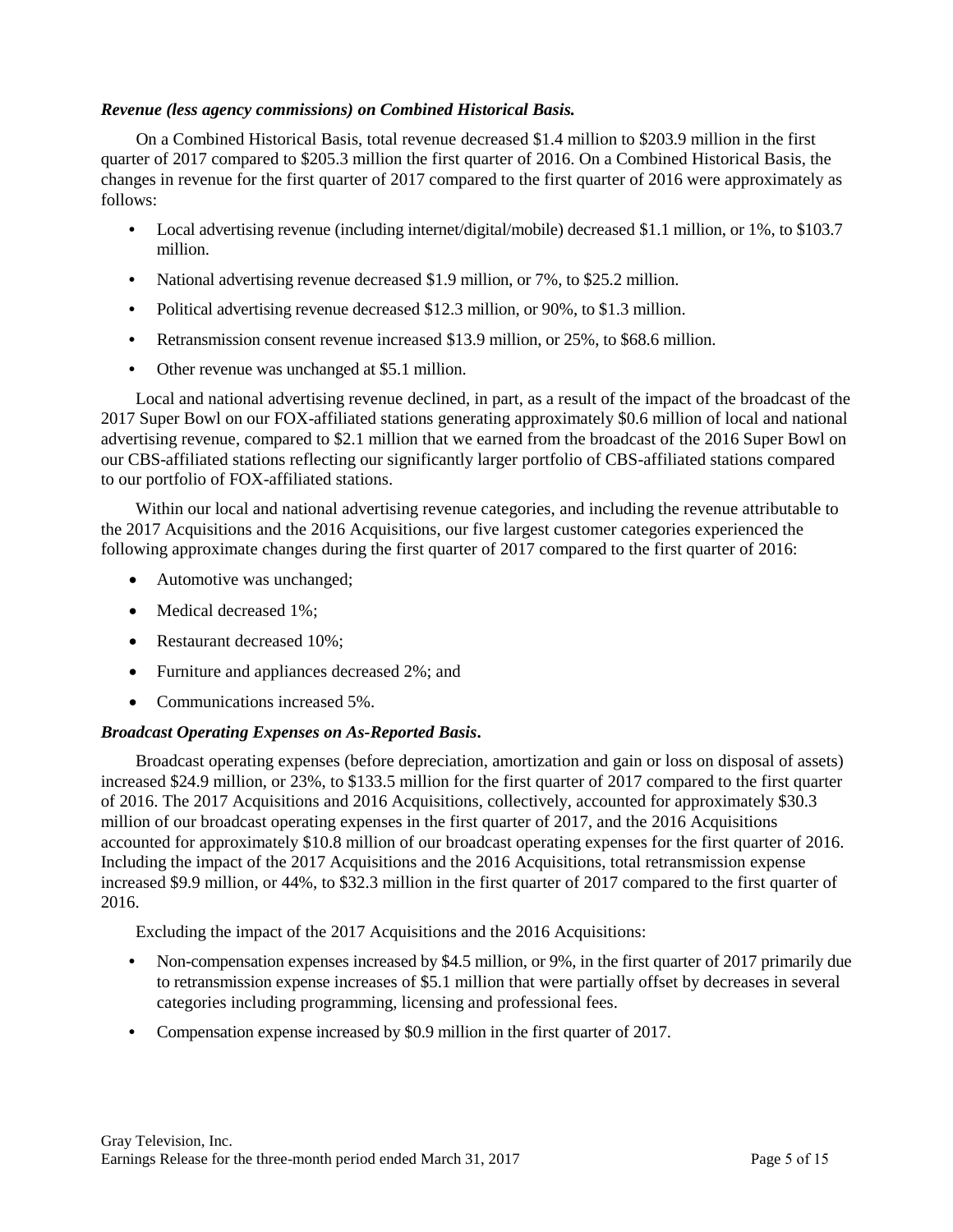#### *Broadcast Operating Expenses on Combined Historical Basis***.**

On a Combined Historical Basis, broadcast operating expenses (before depreciation, amortization and gain or loss on disposal of assets) increased \$4.2 million, or 3%, to \$135.1 million in the first quarter of 2017 compared to the first quarter of 2016. The increase reflects, in part, the following:

- Retransmission expense increased \$6.6 million, or 25%, to \$32.7 million in the first quarter of 2017 compared to the first quarter of 2016 consistent with increases in retransmission consent revenue.
- Compensation expense decreased by approximately \$1.5 million, or 2%, in the first quarter of 2017 compared to the first quarter of 2016. Non-cash share based compensation expenses were \$0.3 million in each of the first quarter of 2017 and 2016.

#### *Corporate and Administrative Operating Expenses on As-Reported Basis***.**

Corporate and administrative expenses (before depreciation, amortization and gain or loss on disposal of assets) decreased \$8.0 million, or 51%, to \$7.7 million in the first quarter of 2017 as compared to the first quarter of 2016. The decrease reflects, in part, the following:

- Non-compensation expense decreased \$7.6 million, primarily due to a decrease of \$7.3 million in professional fees related to acquisition activities.
- Compensation expense decreased \$0.4 million, primarily due to decreases in incentive compensation costs. Non-cash share based compensation expenses were \$1.0 million in each of the first quarter of 2017 and 2016.

#### *Loss from Early Extinguishment of Debt.*

In the first quarter of 2017, we recorded a loss from early extinguishment of debt of approximately \$2.5 million, or \$1.5 million after tax, related to the amendment and restatement of our senior credit facility.

#### *Taxes.*

During the first quarter of 2017, we made aggregate federal and state income tax payments of approximately \$0.3 million. During the remainder of 2017, we anticipate making income tax payments (net of refunds) of approximately \$1.1 million. We anticipate making significant federal and state income tax payments beginning in 2018, assuming no significant changes to the corporate tax code as currently in effect.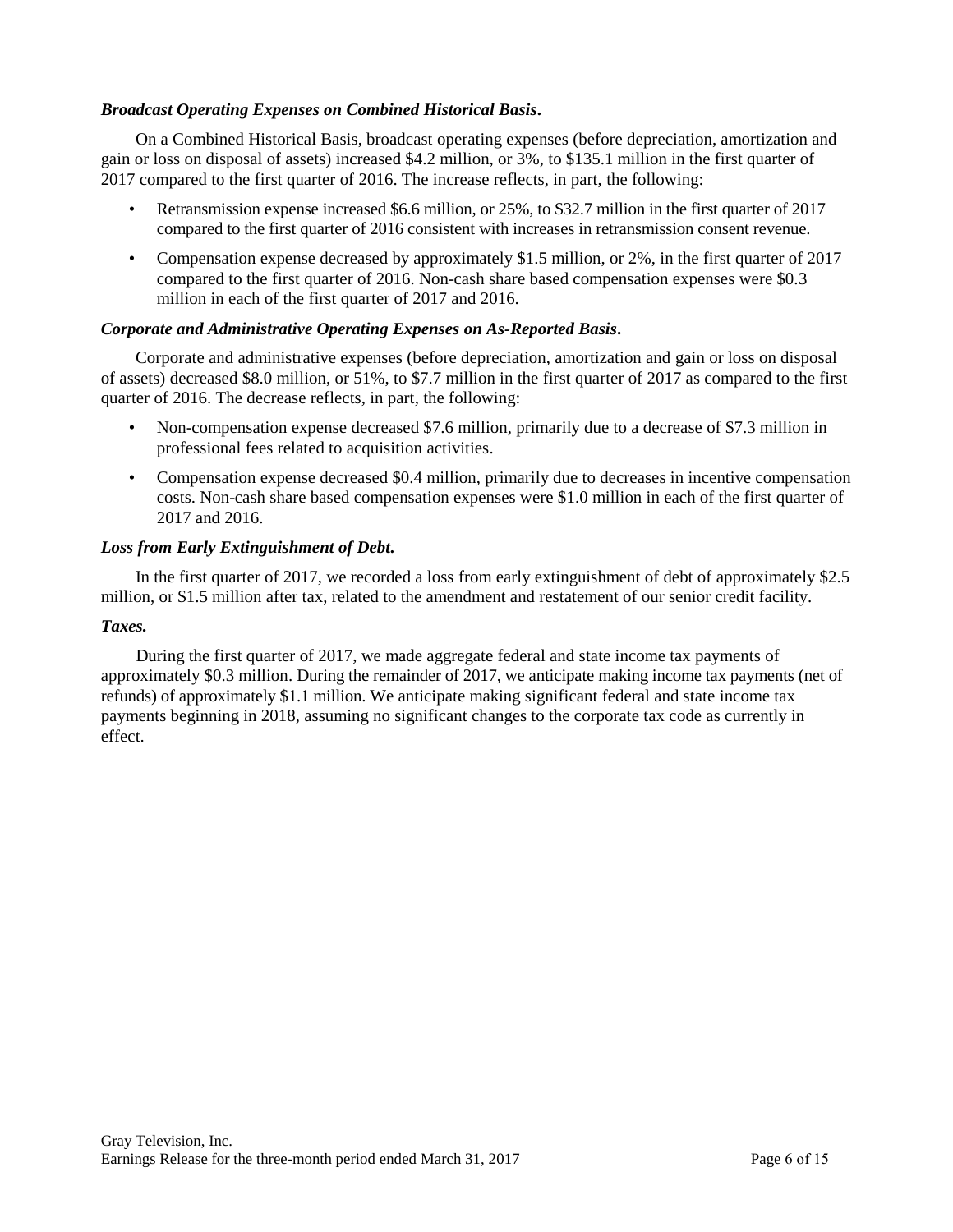# **Detailed table of operating results on As-Reported Basis:**

# **Gray Television, Inc. Selected Operating Data (Unaudited)**

(in thousands except for net income per share data)

|                                                          | <b>Three Months Ended</b> |           |    |           |  |
|----------------------------------------------------------|---------------------------|-----------|----|-----------|--|
|                                                          | March 31,                 |           |    |           |  |
|                                                          |                           | 2017      |    | 2016      |  |
| Revenue (less agency commissions)                        |                           | \$203,461 |    | \$173,723 |  |
| Operating expenses before depreciation,                  |                           |           |    |           |  |
| amortization and (gain) loss on disposal of assets, net: |                           |           |    |           |  |
| <b>Broadcast</b>                                         |                           | 133,471   |    | 108,568   |  |
| Corporate and administrative                             |                           | 7,709     |    | 15,678    |  |
| Depreciation                                             |                           | 12,629    |    | 11,126    |  |
| Amortization of intangible assets                        |                           | 5,567     |    | 3,888     |  |
| Loss (gain) on disposals of assets, net                  |                           | 527       |    | (1,648)   |  |
| Operating expenses                                       |                           | 159,903   |    | 137,612   |  |
| Operating income                                         |                           | 43,558    |    | 36,111    |  |
| Other income (expense):                                  |                           |           |    |           |  |
| Miscellaneous income, net                                |                           | 7         |    | 569       |  |
| Interest expense                                         |                           | (23,191)  |    | (21,275)  |  |
| Loss from early extinguishment of debt                   |                           | (2,540)   |    |           |  |
| Income before income taxes                               |                           | 17,834    |    | 15,405    |  |
| Income tax expense                                       |                           | 7,329     |    | 6,415     |  |
| Net income                                               | \$                        | 10,505    | \$ | 8,990     |  |
| Basic per share information:                             |                           |           |    |           |  |
| Net income                                               | S                         | 0.15      |    | 0.13      |  |
| Weighted-average shares outstanding                      |                           | 71,877    |    | 71,791    |  |
| Diluted per share information:                           |                           |           |    |           |  |
| Net income                                               | \$                        | 0.14      |    | 0.12      |  |
| Weighted-average shares outstanding                      |                           | 72,519    |    | 72,582    |  |
| Political revenue (less agency commissions)              | \$                        | 1,321     | \$ | 9,655     |  |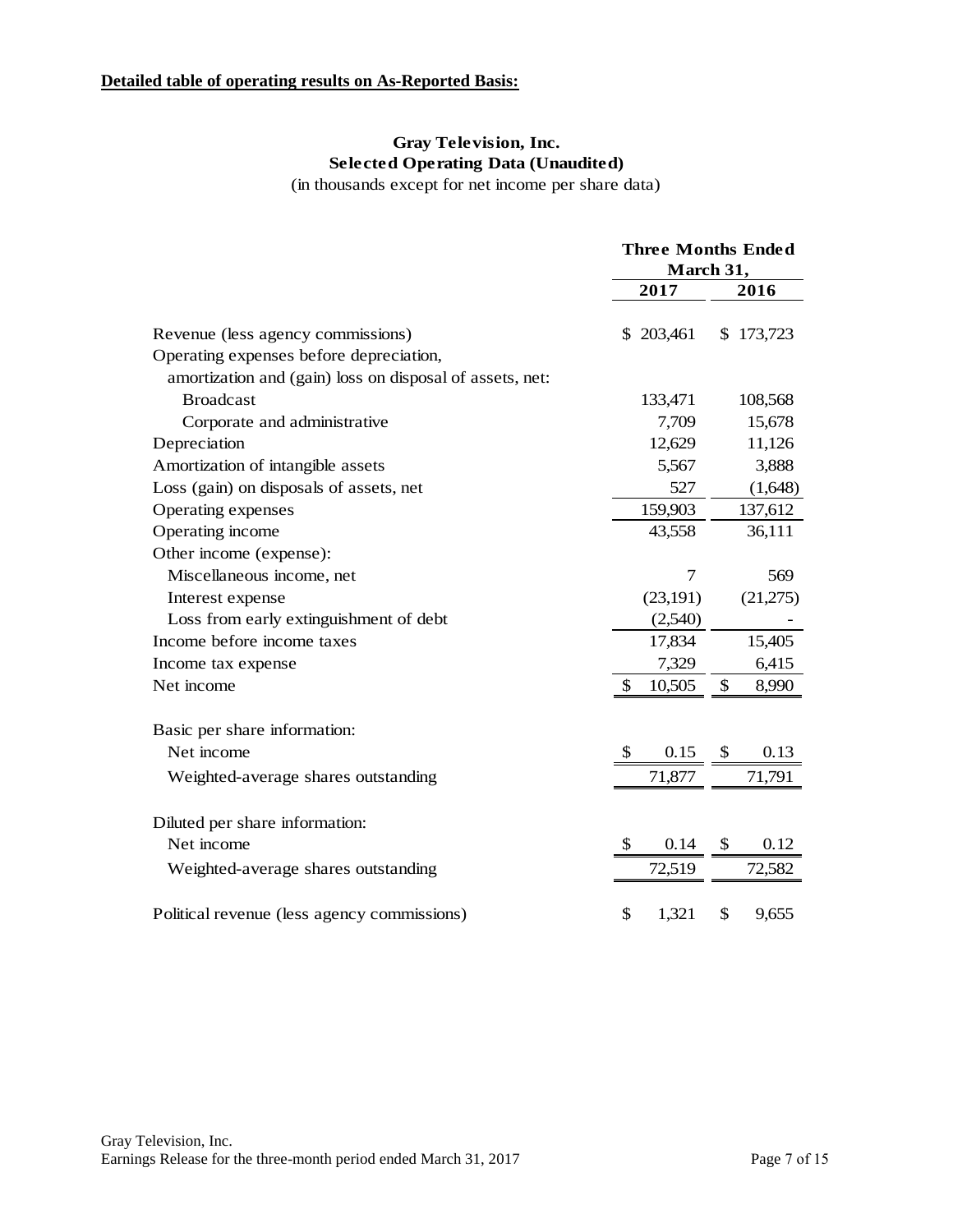#### **Other Financial Data:**

|                                                            | As of |                   |    |                      |  |  |
|------------------------------------------------------------|-------|-------------------|----|----------------------|--|--|
|                                                            |       | March 31,<br>2017 |    | December 31,<br>2016 |  |  |
|                                                            |       | (in thousands)    |    |                      |  |  |
| Cash                                                       | S     | 23.541            | S  | 325,189              |  |  |
| Long-term debt, including current portion                  | \$    | 1,754,280         | \$ | 1,756,747            |  |  |
| Borrowing availability under our revolving credit facility | \$    | 100,000           | \$ | 60,000               |  |  |

|                                                     | Three Months Ended March 31, |                |   |            |  |
|-----------------------------------------------------|------------------------------|----------------|---|------------|--|
|                                                     | 2017                         |                |   | 2016       |  |
|                                                     |                              | (in thousands) |   |            |  |
| Net cash (used in) provided by operating activities | \$                           | (483)          |   | 29,712     |  |
| Net cash used in investing activities               |                              | (293,393)      |   | (420, 162) |  |
| Net cash (used in) provided by financing activities |                              | (7,772)        |   | 413,786    |  |
| Net (decrease) increase in cash                     |                              | (301,648)      | S | 23,336     |  |

#### **Guidance for the Three-Months Ending June 30, 2017**

Based on our current forecasts for the second quarter of 2017, we anticipate the changes from the threemonths ended June 30, 2016 as outlined below. Our estimates for the second quarter of 2017 include approximately \$19.2 million of revenue and \$8.0 million of broadcast operating expense estimated to be contributed by the 2017 Acquisitions and the stations acquired in the Diversified Acquisition.

|                                                                                                              | Three Months Ending June 30, |                        |                   |                   |               |                    |  |  |  |
|--------------------------------------------------------------------------------------------------------------|------------------------------|------------------------|-------------------|-------------------|---------------|--------------------|--|--|--|
|                                                                                                              | <b>Low End</b>               | % Change               | % Change          |                   |               |                    |  |  |  |
|                                                                                                              | <b>Guidance</b>              | <b>From</b>            | <b>Guidance</b>   | <b>From</b>       |               |                    |  |  |  |
|                                                                                                              | for                          | As-Reported            | for               | As-Reported       |               | <b>As-Reported</b> |  |  |  |
|                                                                                                              | the Second                   | <b>Second</b>          | the Second        | <b>Second</b>     | <b>Second</b> |                    |  |  |  |
|                                                                                                              | Quarter of                   | <b>Ouarter of</b>      | <b>Quarter of</b> | <b>Ouarter of</b> |               | <b>Quarter of</b>  |  |  |  |
| Selected operating data:                                                                                     | 2017                         | 2016                   | 2017<br>2016      |                   |               | 2016               |  |  |  |
|                                                                                                              |                              | (dollars in thousands) |                   |                   |               |                    |  |  |  |
| <b>OPERATING REVENUE:</b>                                                                                    |                              |                        |                   |                   |               |                    |  |  |  |
| Revenue (less agency commissions)                                                                            | \$218,000                    | 11 %                   | \$223,000         | 13 %              | \$            | 196,633            |  |  |  |
| <b>OPERATING EXPENSES</b><br>(before depreciation, amortization and<br>gain or loss on disposals of assets): |                              |                        |                   |                   |               |                    |  |  |  |
| <b>Broadcast</b>                                                                                             | \$141,000                    | 20 %                   | \$143,000         | 22 %              | S.            | 117,335            |  |  |  |
| Corporate and administrative                                                                                 | 9,250<br>\$                  | 9%                     | \$<br>9,750       | 14 %              | \$            | 8,524              |  |  |  |
| <b>OTHER SELECTED DATA:</b><br>Political advertising revenue                                                 |                              |                        |                   |                   |               |                    |  |  |  |
| (less agency commissions)                                                                                    | \$<br>750                    | (92)%                  | \$<br>1.200       | (88)%             | \$            | 9,649              |  |  |  |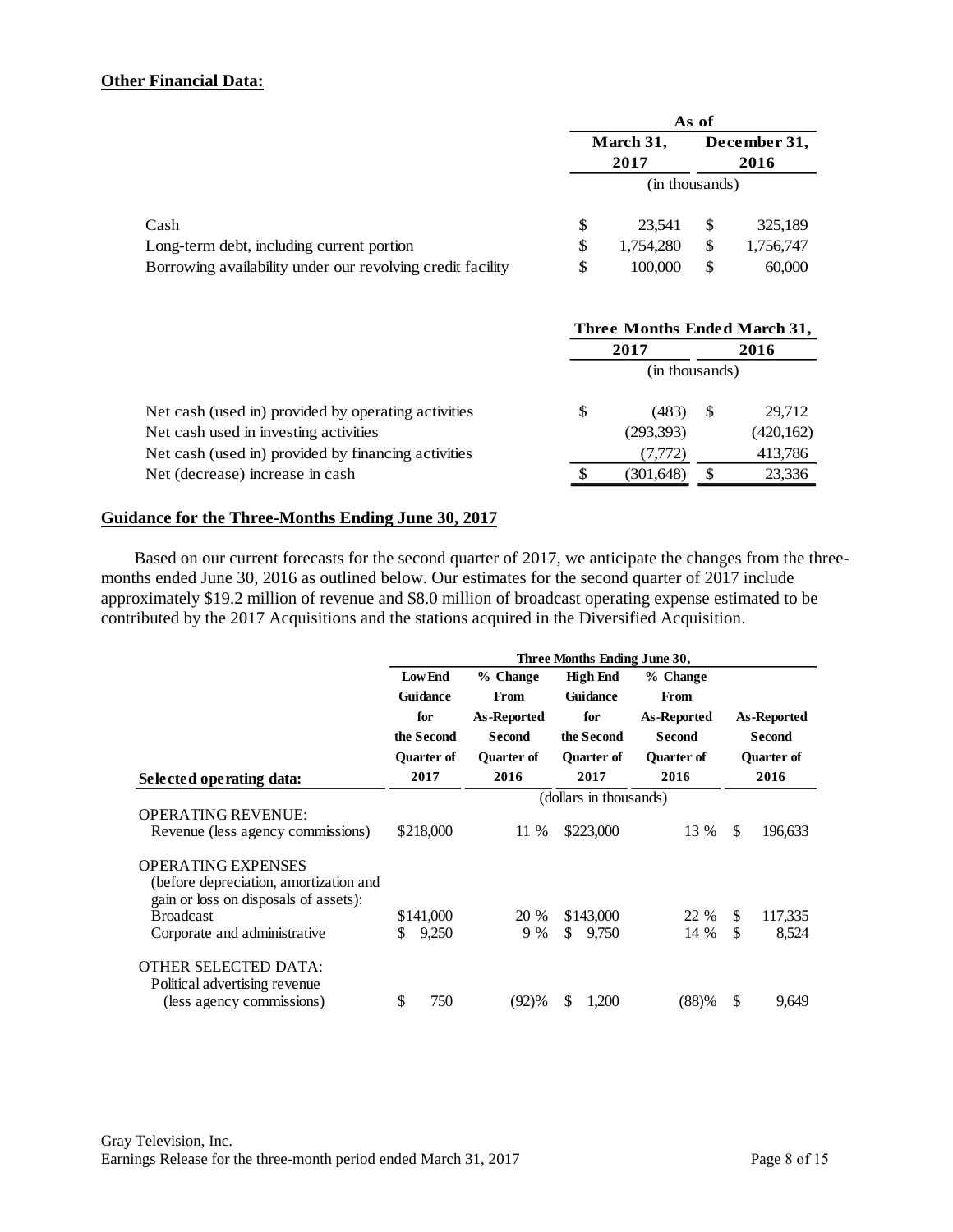#### **Comments on Second Quarter of 2017 Guidance:**

### **Second Quarter of 2017 on As-Reported Basis:**

#### *Revenue on As-Reported Basis.*

Based on our current forecasts for the second quarter of 2017, we anticipate the following changes from the second quarter of 2016 as outlined below:

- We believe our second quarter of 2017 local advertising revenue (including internet/digital/mobile) will increase to be within a range of approximately \$116.5 million to \$118.5 million, or +11% to +13%.
- We believe our second quarter of 2017 national advertising revenue will increase to be within a range of approximately \$28.0 to \$29.5 million, or  $+7\%$  to  $+13\%$ .
- **•** We believe our second quarter of 2017 political revenue will be within a range of approximately \$0.8 million to \$1.2 million. For the second quarter of 2015, we reported political revenue of approximately \$2.2 million.
- We believe our second quarter of 2017 retransmission consent revenue will be approximately \$69.5 million.

### *Broadcast Operating Expenses (before depreciation, amortization and gain or loss on disposal of assets, net) on As-Reported Basis.*

For the second quarter of 2017, we anticipate our broadcast operating expenses will increase from the second quarter of 2016, reflecting the impact of the 2017 Acquisitions and the 2016 Acquisitions as well as anticipated increases in payroll and related employee benefits. We anticipate that our broadcast operating expenses will also reflect increases in retransmission expense of approximately \$9.9 million, to total approximately \$34.0 million for the second quarter of 2017.

# *Corporate and Administrative Operating Expenses (before depreciation, amortization and gain or loss on disposal of assets) on As-Reported Basis.*

For the second quarter of 2017, we anticipate our corporate and administrative operating expense will increase to within a range of approximately \$9.3 million to \$9.8 million, primarily attributable to routine increases in compensation and professional service fees.

# **Second Quarter of 2017 on Combined Historical Basis:**

Based on our current forecasts for the second quarter of 2017, we anticipate the following changes from the Combined Historical Basis for the second quarter of 2016 as outlined below. For the purposes hereof, our Combined Historical Basis revenues and expenses for the second quarter of 2016 have been adjusted to give effect to the 2017 Acquisitions, 2016 Acquisitions and the Diversified Acquisition.

# *Revenue on Combined Historical Basis:*

- We believe our second quarter of 2017 total revenue will change by approximately 0% to  $+2\%$ .
- We believe our second quarter of 2017 local advertising revenue will change by approximately  $-1\%$  to  $+1\%$ .
- We believe our second quarter of 2017 national advertising revenue will decrease by approximately -7% to -2%.
- We believe our second quarter of 2017 retransmission consent revenue will increase by approximately +25%.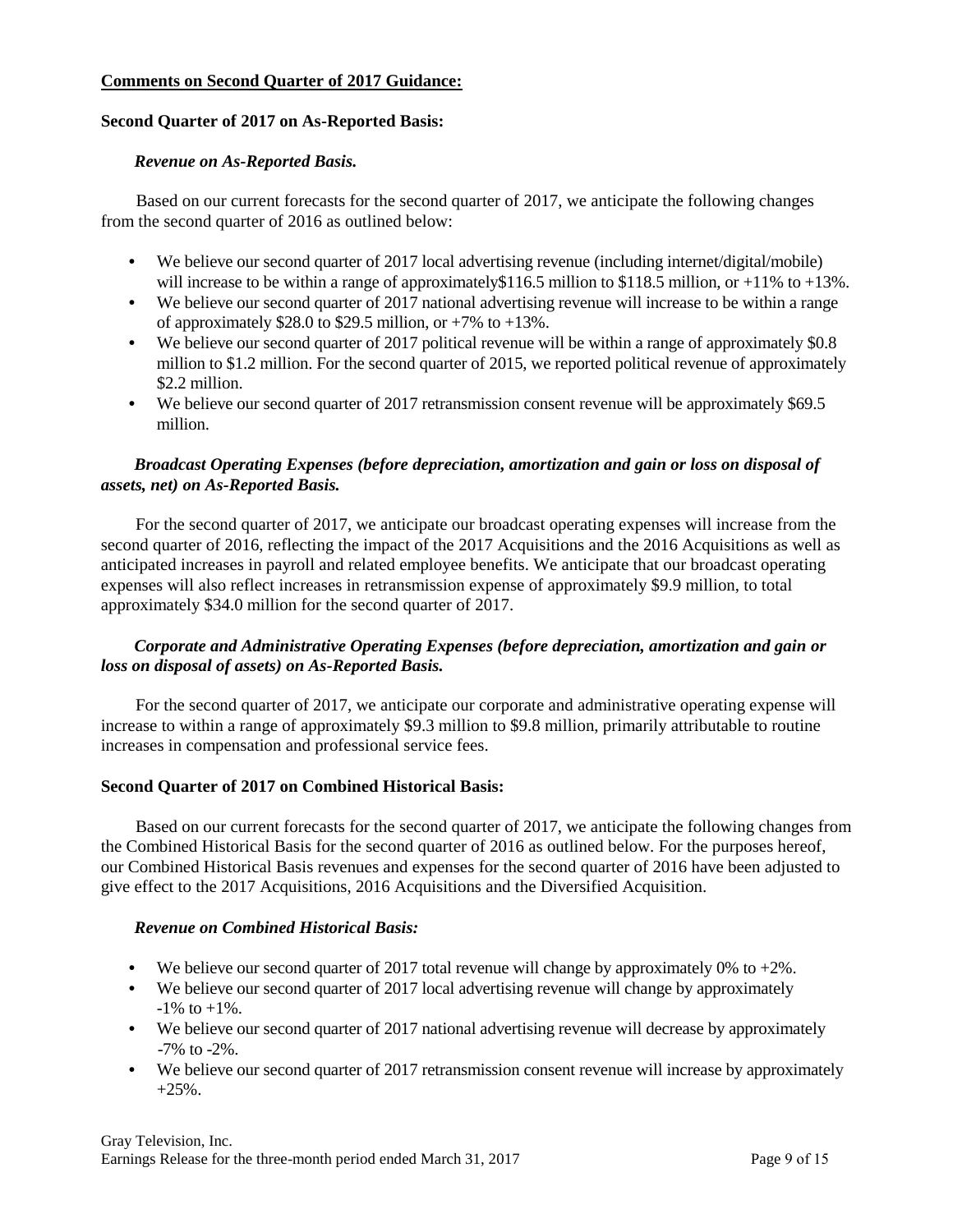#### *Broadcast Operating Expenses (before depreciation, amortization and gain or loss on disposal of assets) on Combined Historical Basis.*

Our total broadcast operating expenses for the second quarter of 2017 are anticipated to increase from the second quarter of 2016 on a Combined Historical Basis by 9% to 10%. This increase reflects an expected increase of \$7.4 million in retransmission expense (to total approximately \$34.0 million for the second quarter of 2017).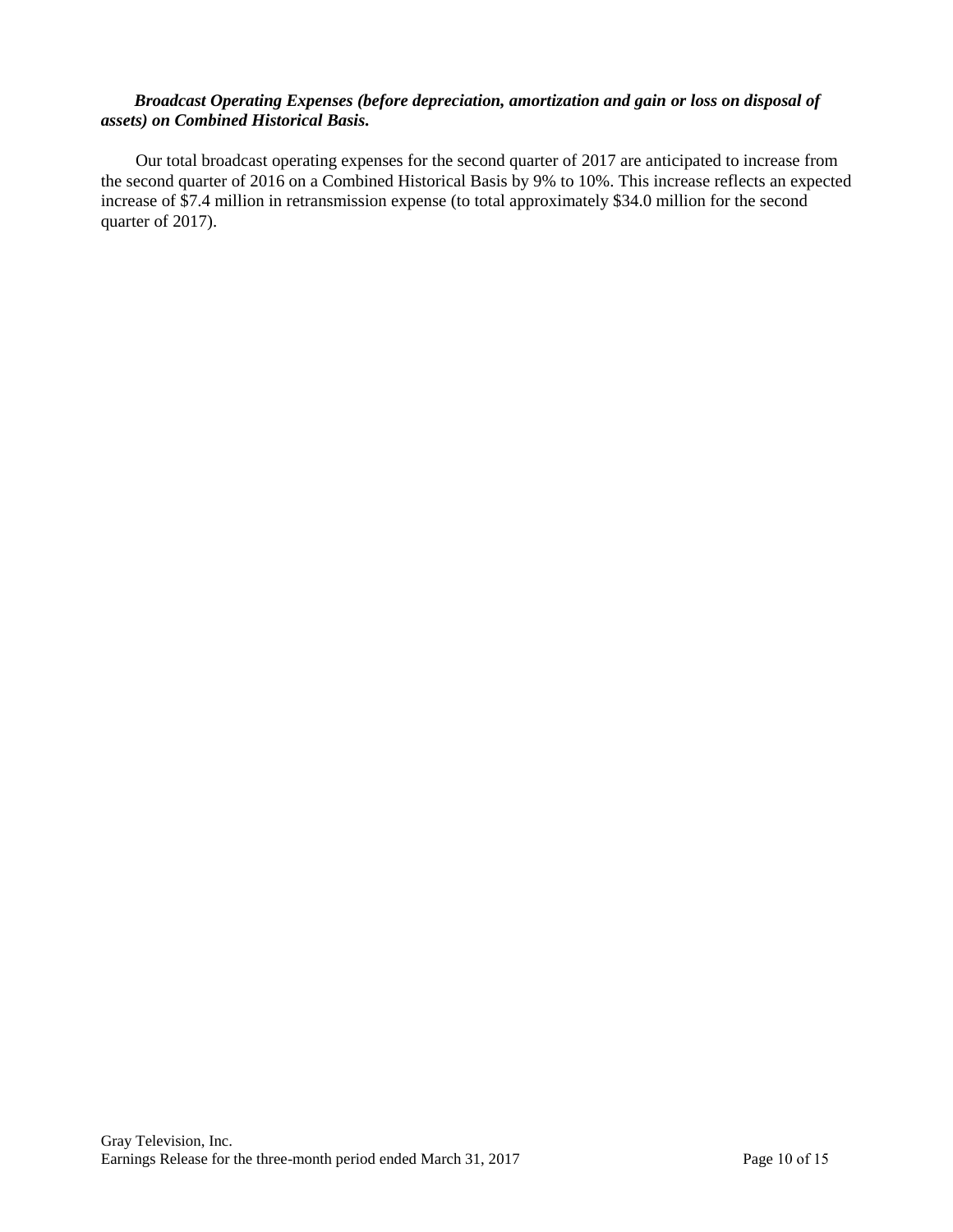#### **Non-GAAP Terms**

From time to time, Gray supplements its financial results prepared in accordance with accounting principles generally accepted in the United States of America ("GAAP") by disclosing the non-GAAP financial measures Broadcast Cash Flow, Broadcast Cash Flow Less Cash Corporate Expenses, Operating Cash Flow as defined in Gray's 2017 Senior Credit Facility ("Operating Cash Flow"), Free Cash Flow and Total Leverage Ratio, Net of All Cash. These non-GAAP amounts are used by us to approximate the amount used to calculate key financial performance covenants contained in our debt agreements and are used with our GAAP data to evaluate our results and liquidity. These non-GAAP amounts may be provided on an As-Reported Basis as well as a Combined Historical Basis.

We define Broadcast Cash Flow as net income plus loss from early extinguishment of debt, corporate and administrative expenses, broadcast non-cash stock based compensation, depreciation and amortization (including amortization of intangible assets and program broadcast rights), any loss on disposal of assets, any miscellaneous expense, interest expense, any income tax expense, non-cash 401(k) expense less any gain on disposal of assets, any miscellaneous income, any income tax benefits, payments for program broadcast obligations and network compensation revenue.

We define Broadcast Cash Flow Less Cash Corporate Expenses as net income plus loss from early extinguishment of debt, non-cash stock based compensation, depreciation and amortization (including amortization of intangible assets and program broadcast rights), any loss on disposal of assets, any miscellaneous expense, interest expense, any income tax expense, and non-cash 401(k) expense, less any gain on disposal of assets, any miscellaneous income, any income tax benefits, payments for program broadcast obligations and network compensation revenue.

We define Operating Cash Flow as Combined Historical Basis net income plus loss from early extinguishment of debt, non-cash stock based compensation, depreciation and amortization (including amortization of intangible assets and program broadcast rights), any loss on disposal of assets, any miscellaneous expense, interest expense, any income tax expense, non-cash 401(k) expense and pension expenses less any gain on disposal of assets, any miscellaneous income, any income tax benefits, payments for program broadcast obligations, network compensation revenue and cash contributions to pension plans.

We define Free Cash Flow as net income plus loss from early extinguishment of debt, non-cash stock based compensation, depreciation and amortization (including amortization of intangible assets and program broadcast rights), any loss on disposal of assets, any miscellaneous expense, amortization of deferred financing costs, any income tax expense, non-cash 401(k) expense and pension expense, less any gain on disposal of assets, any miscellaneous income, any income tax benefits, payments for program broadcast obligations, network compensation revenue, contributions to pension plans, amortization of original issue discount on our debt, capital expenditures (net of any insurance proceeds) and the payment of income taxes (net of any refunds received).

Our Total Leverage Ratio, Net of All Cash is calculated as our Operating Cash Flow for the preceding eight quarters, divided by two, which is then divided by our long term debt, excluding net premiums and net deferred financing costs, but including any other debt, net of all cash.

These non-GAAP terms are not defined in GAAP and our definitions may differ from, and therefore not be comparable to, similarly titled measures used by other companies, thereby limiting their usefulness. Such terms are used by management in addition to and in conjunction with results presented in accordance with GAAP and should be considered as supplements to, and not as substitutes for, net income and cash flows reported in accordance with GAAP.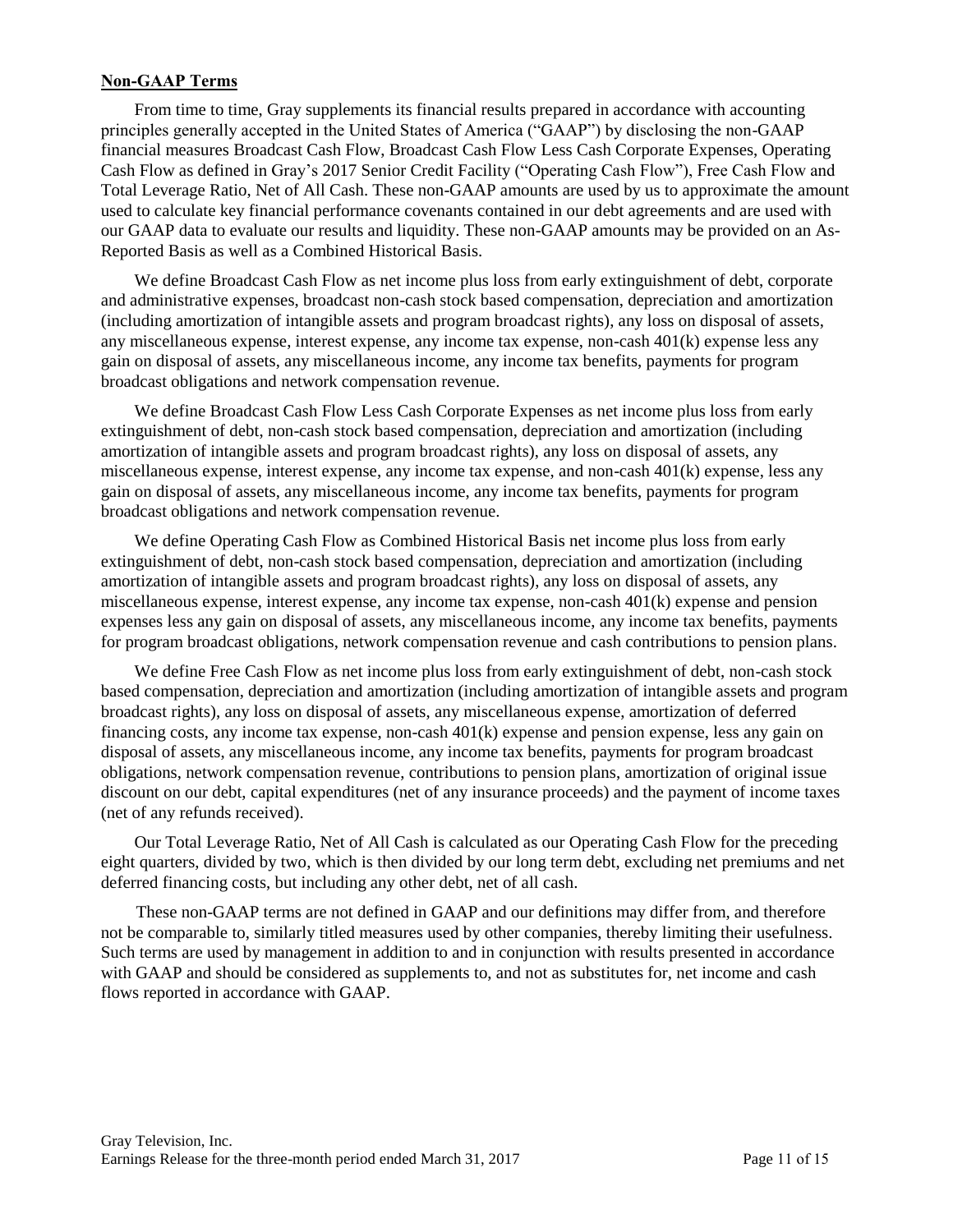# **Reconciliation on As-Reported Basis, in thousands:**

| March 31,<br>2017<br>2016<br>2015<br>\$<br>8,990<br>\$<br>Net income<br>\$<br>10,505<br>5,595<br>Adjustments to reconcile from net income to Broadcast Cash<br>Flow Less Cash Corporate Expenses:<br>8,798<br>Depreciation<br>12,629<br>11,126<br>5,567<br>3,888<br>2,771<br>Amortization of intangible assets<br>Non-cash stock-based compensation<br>1,338<br>1,284<br>993<br>Loss (gain) on disposals of assets, net<br>527<br>(1,648)<br>(18)<br>Miscellaneous income, net<br>(7)<br>(569)<br>(7)<br>23,191<br>21,275<br>18,530<br>Interest expense<br>Loss from early extinguishment of debt<br>2,540<br>7,329<br>6,415<br>3,940<br>Income tax expense<br>Amortization of program broadcast rights<br>5,222<br>4,396<br>3,607<br>Common stock contributed to 401(k) plan<br>$\boldsymbol{7}$<br>excluding corporate $401(k)$ contributions<br>6<br>6<br>Payments for program broadcast rights<br>(5,119)<br>(3,977)<br>(3,588)<br>Corporate and administrative expenses excluding<br>depreciation, amortization of intangible assets and<br>non-cash stock-based compensation<br>6,735<br>14,708<br>6,097<br>70,464<br>65,894<br><b>Broadcast Cash Flow</b><br>46,724<br>Corporate and administrative expenses excluding<br>depreciation, amortization of intangible assets and<br>non-cash stock-based compensation<br>(6,735)<br>(14,708)<br>(6,097)<br><b>Broadcast Cash Flow Less Cash Corporate Expenses</b><br>\$63,729<br>\$51,186<br>\$40,627<br>(85)<br>40<br>2,401<br>Pension expense<br>(624)<br>Contributions to pension plans<br>(520)<br>(23, 191)<br>(21,275)<br>Interest expense<br>(18,530)<br>Amortization of deferred financing costs<br>1,151<br>1,071<br>799<br>Amortization of net original issue premium on<br>5.875% senior notes due 2026<br>(216)<br>(216)<br>(153)<br>Purchase of property and equipment<br>(3,977)<br>(5,931)<br>(2,849)<br>Income taxes paid, net of refunds<br>(256)<br>(140)<br>(241)<br><b>Free Cash Flow</b><br>36,594<br>24,215<br>\$<br>\$<br>\$<br>21,991 | <b>Three Months Ended</b> |  |  |  |  |  |
|--------------------------------------------------------------------------------------------------------------------------------------------------------------------------------------------------------------------------------------------------------------------------------------------------------------------------------------------------------------------------------------------------------------------------------------------------------------------------------------------------------------------------------------------------------------------------------------------------------------------------------------------------------------------------------------------------------------------------------------------------------------------------------------------------------------------------------------------------------------------------------------------------------------------------------------------------------------------------------------------------------------------------------------------------------------------------------------------------------------------------------------------------------------------------------------------------------------------------------------------------------------------------------------------------------------------------------------------------------------------------------------------------------------------------------------------------------------------------------------------------------------------------------------------------------------------------------------------------------------------------------------------------------------------------------------------------------------------------------------------------------------------------------------------------------------------------------------------------------------------------------------------------------------------------------------------------------------------------------------------------------------------|---------------------------|--|--|--|--|--|
|                                                                                                                                                                                                                                                                                                                                                                                                                                                                                                                                                                                                                                                                                                                                                                                                                                                                                                                                                                                                                                                                                                                                                                                                                                                                                                                                                                                                                                                                                                                                                                                                                                                                                                                                                                                                                                                                                                                                                                                                                    |                           |  |  |  |  |  |
|                                                                                                                                                                                                                                                                                                                                                                                                                                                                                                                                                                                                                                                                                                                                                                                                                                                                                                                                                                                                                                                                                                                                                                                                                                                                                                                                                                                                                                                                                                                                                                                                                                                                                                                                                                                                                                                                                                                                                                                                                    |                           |  |  |  |  |  |
|                                                                                                                                                                                                                                                                                                                                                                                                                                                                                                                                                                                                                                                                                                                                                                                                                                                                                                                                                                                                                                                                                                                                                                                                                                                                                                                                                                                                                                                                                                                                                                                                                                                                                                                                                                                                                                                                                                                                                                                                                    |                           |  |  |  |  |  |
|                                                                                                                                                                                                                                                                                                                                                                                                                                                                                                                                                                                                                                                                                                                                                                                                                                                                                                                                                                                                                                                                                                                                                                                                                                                                                                                                                                                                                                                                                                                                                                                                                                                                                                                                                                                                                                                                                                                                                                                                                    |                           |  |  |  |  |  |
|                                                                                                                                                                                                                                                                                                                                                                                                                                                                                                                                                                                                                                                                                                                                                                                                                                                                                                                                                                                                                                                                                                                                                                                                                                                                                                                                                                                                                                                                                                                                                                                                                                                                                                                                                                                                                                                                                                                                                                                                                    |                           |  |  |  |  |  |
|                                                                                                                                                                                                                                                                                                                                                                                                                                                                                                                                                                                                                                                                                                                                                                                                                                                                                                                                                                                                                                                                                                                                                                                                                                                                                                                                                                                                                                                                                                                                                                                                                                                                                                                                                                                                                                                                                                                                                                                                                    |                           |  |  |  |  |  |
|                                                                                                                                                                                                                                                                                                                                                                                                                                                                                                                                                                                                                                                                                                                                                                                                                                                                                                                                                                                                                                                                                                                                                                                                                                                                                                                                                                                                                                                                                                                                                                                                                                                                                                                                                                                                                                                                                                                                                                                                                    |                           |  |  |  |  |  |
|                                                                                                                                                                                                                                                                                                                                                                                                                                                                                                                                                                                                                                                                                                                                                                                                                                                                                                                                                                                                                                                                                                                                                                                                                                                                                                                                                                                                                                                                                                                                                                                                                                                                                                                                                                                                                                                                                                                                                                                                                    |                           |  |  |  |  |  |
|                                                                                                                                                                                                                                                                                                                                                                                                                                                                                                                                                                                                                                                                                                                                                                                                                                                                                                                                                                                                                                                                                                                                                                                                                                                                                                                                                                                                                                                                                                                                                                                                                                                                                                                                                                                                                                                                                                                                                                                                                    |                           |  |  |  |  |  |
|                                                                                                                                                                                                                                                                                                                                                                                                                                                                                                                                                                                                                                                                                                                                                                                                                                                                                                                                                                                                                                                                                                                                                                                                                                                                                                                                                                                                                                                                                                                                                                                                                                                                                                                                                                                                                                                                                                                                                                                                                    |                           |  |  |  |  |  |
|                                                                                                                                                                                                                                                                                                                                                                                                                                                                                                                                                                                                                                                                                                                                                                                                                                                                                                                                                                                                                                                                                                                                                                                                                                                                                                                                                                                                                                                                                                                                                                                                                                                                                                                                                                                                                                                                                                                                                                                                                    |                           |  |  |  |  |  |
|                                                                                                                                                                                                                                                                                                                                                                                                                                                                                                                                                                                                                                                                                                                                                                                                                                                                                                                                                                                                                                                                                                                                                                                                                                                                                                                                                                                                                                                                                                                                                                                                                                                                                                                                                                                                                                                                                                                                                                                                                    |                           |  |  |  |  |  |
|                                                                                                                                                                                                                                                                                                                                                                                                                                                                                                                                                                                                                                                                                                                                                                                                                                                                                                                                                                                                                                                                                                                                                                                                                                                                                                                                                                                                                                                                                                                                                                                                                                                                                                                                                                                                                                                                                                                                                                                                                    |                           |  |  |  |  |  |
|                                                                                                                                                                                                                                                                                                                                                                                                                                                                                                                                                                                                                                                                                                                                                                                                                                                                                                                                                                                                                                                                                                                                                                                                                                                                                                                                                                                                                                                                                                                                                                                                                                                                                                                                                                                                                                                                                                                                                                                                                    |                           |  |  |  |  |  |
|                                                                                                                                                                                                                                                                                                                                                                                                                                                                                                                                                                                                                                                                                                                                                                                                                                                                                                                                                                                                                                                                                                                                                                                                                                                                                                                                                                                                                                                                                                                                                                                                                                                                                                                                                                                                                                                                                                                                                                                                                    |                           |  |  |  |  |  |
|                                                                                                                                                                                                                                                                                                                                                                                                                                                                                                                                                                                                                                                                                                                                                                                                                                                                                                                                                                                                                                                                                                                                                                                                                                                                                                                                                                                                                                                                                                                                                                                                                                                                                                                                                                                                                                                                                                                                                                                                                    |                           |  |  |  |  |  |
|                                                                                                                                                                                                                                                                                                                                                                                                                                                                                                                                                                                                                                                                                                                                                                                                                                                                                                                                                                                                                                                                                                                                                                                                                                                                                                                                                                                                                                                                                                                                                                                                                                                                                                                                                                                                                                                                                                                                                                                                                    |                           |  |  |  |  |  |
|                                                                                                                                                                                                                                                                                                                                                                                                                                                                                                                                                                                                                                                                                                                                                                                                                                                                                                                                                                                                                                                                                                                                                                                                                                                                                                                                                                                                                                                                                                                                                                                                                                                                                                                                                                                                                                                                                                                                                                                                                    |                           |  |  |  |  |  |
|                                                                                                                                                                                                                                                                                                                                                                                                                                                                                                                                                                                                                                                                                                                                                                                                                                                                                                                                                                                                                                                                                                                                                                                                                                                                                                                                                                                                                                                                                                                                                                                                                                                                                                                                                                                                                                                                                                                                                                                                                    |                           |  |  |  |  |  |
|                                                                                                                                                                                                                                                                                                                                                                                                                                                                                                                                                                                                                                                                                                                                                                                                                                                                                                                                                                                                                                                                                                                                                                                                                                                                                                                                                                                                                                                                                                                                                                                                                                                                                                                                                                                                                                                                                                                                                                                                                    |                           |  |  |  |  |  |
|                                                                                                                                                                                                                                                                                                                                                                                                                                                                                                                                                                                                                                                                                                                                                                                                                                                                                                                                                                                                                                                                                                                                                                                                                                                                                                                                                                                                                                                                                                                                                                                                                                                                                                                                                                                                                                                                                                                                                                                                                    |                           |  |  |  |  |  |
|                                                                                                                                                                                                                                                                                                                                                                                                                                                                                                                                                                                                                                                                                                                                                                                                                                                                                                                                                                                                                                                                                                                                                                                                                                                                                                                                                                                                                                                                                                                                                                                                                                                                                                                                                                                                                                                                                                                                                                                                                    |                           |  |  |  |  |  |
|                                                                                                                                                                                                                                                                                                                                                                                                                                                                                                                                                                                                                                                                                                                                                                                                                                                                                                                                                                                                                                                                                                                                                                                                                                                                                                                                                                                                                                                                                                                                                                                                                                                                                                                                                                                                                                                                                                                                                                                                                    |                           |  |  |  |  |  |
|                                                                                                                                                                                                                                                                                                                                                                                                                                                                                                                                                                                                                                                                                                                                                                                                                                                                                                                                                                                                                                                                                                                                                                                                                                                                                                                                                                                                                                                                                                                                                                                                                                                                                                                                                                                                                                                                                                                                                                                                                    |                           |  |  |  |  |  |
|                                                                                                                                                                                                                                                                                                                                                                                                                                                                                                                                                                                                                                                                                                                                                                                                                                                                                                                                                                                                                                                                                                                                                                                                                                                                                                                                                                                                                                                                                                                                                                                                                                                                                                                                                                                                                                                                                                                                                                                                                    |                           |  |  |  |  |  |
|                                                                                                                                                                                                                                                                                                                                                                                                                                                                                                                                                                                                                                                                                                                                                                                                                                                                                                                                                                                                                                                                                                                                                                                                                                                                                                                                                                                                                                                                                                                                                                                                                                                                                                                                                                                                                                                                                                                                                                                                                    |                           |  |  |  |  |  |
|                                                                                                                                                                                                                                                                                                                                                                                                                                                                                                                                                                                                                                                                                                                                                                                                                                                                                                                                                                                                                                                                                                                                                                                                                                                                                                                                                                                                                                                                                                                                                                                                                                                                                                                                                                                                                                                                                                                                                                                                                    |                           |  |  |  |  |  |
|                                                                                                                                                                                                                                                                                                                                                                                                                                                                                                                                                                                                                                                                                                                                                                                                                                                                                                                                                                                                                                                                                                                                                                                                                                                                                                                                                                                                                                                                                                                                                                                                                                                                                                                                                                                                                                                                                                                                                                                                                    |                           |  |  |  |  |  |
|                                                                                                                                                                                                                                                                                                                                                                                                                                                                                                                                                                                                                                                                                                                                                                                                                                                                                                                                                                                                                                                                                                                                                                                                                                                                                                                                                                                                                                                                                                                                                                                                                                                                                                                                                                                                                                                                                                                                                                                                                    |                           |  |  |  |  |  |
|                                                                                                                                                                                                                                                                                                                                                                                                                                                                                                                                                                                                                                                                                                                                                                                                                                                                                                                                                                                                                                                                                                                                                                                                                                                                                                                                                                                                                                                                                                                                                                                                                                                                                                                                                                                                                                                                                                                                                                                                                    |                           |  |  |  |  |  |
|                                                                                                                                                                                                                                                                                                                                                                                                                                                                                                                                                                                                                                                                                                                                                                                                                                                                                                                                                                                                                                                                                                                                                                                                                                                                                                                                                                                                                                                                                                                                                                                                                                                                                                                                                                                                                                                                                                                                                                                                                    |                           |  |  |  |  |  |
|                                                                                                                                                                                                                                                                                                                                                                                                                                                                                                                                                                                                                                                                                                                                                                                                                                                                                                                                                                                                                                                                                                                                                                                                                                                                                                                                                                                                                                                                                                                                                                                                                                                                                                                                                                                                                                                                                                                                                                                                                    |                           |  |  |  |  |  |
|                                                                                                                                                                                                                                                                                                                                                                                                                                                                                                                                                                                                                                                                                                                                                                                                                                                                                                                                                                                                                                                                                                                                                                                                                                                                                                                                                                                                                                                                                                                                                                                                                                                                                                                                                                                                                                                                                                                                                                                                                    |                           |  |  |  |  |  |
|                                                                                                                                                                                                                                                                                                                                                                                                                                                                                                                                                                                                                                                                                                                                                                                                                                                                                                                                                                                                                                                                                                                                                                                                                                                                                                                                                                                                                                                                                                                                                                                                                                                                                                                                                                                                                                                                                                                                                                                                                    |                           |  |  |  |  |  |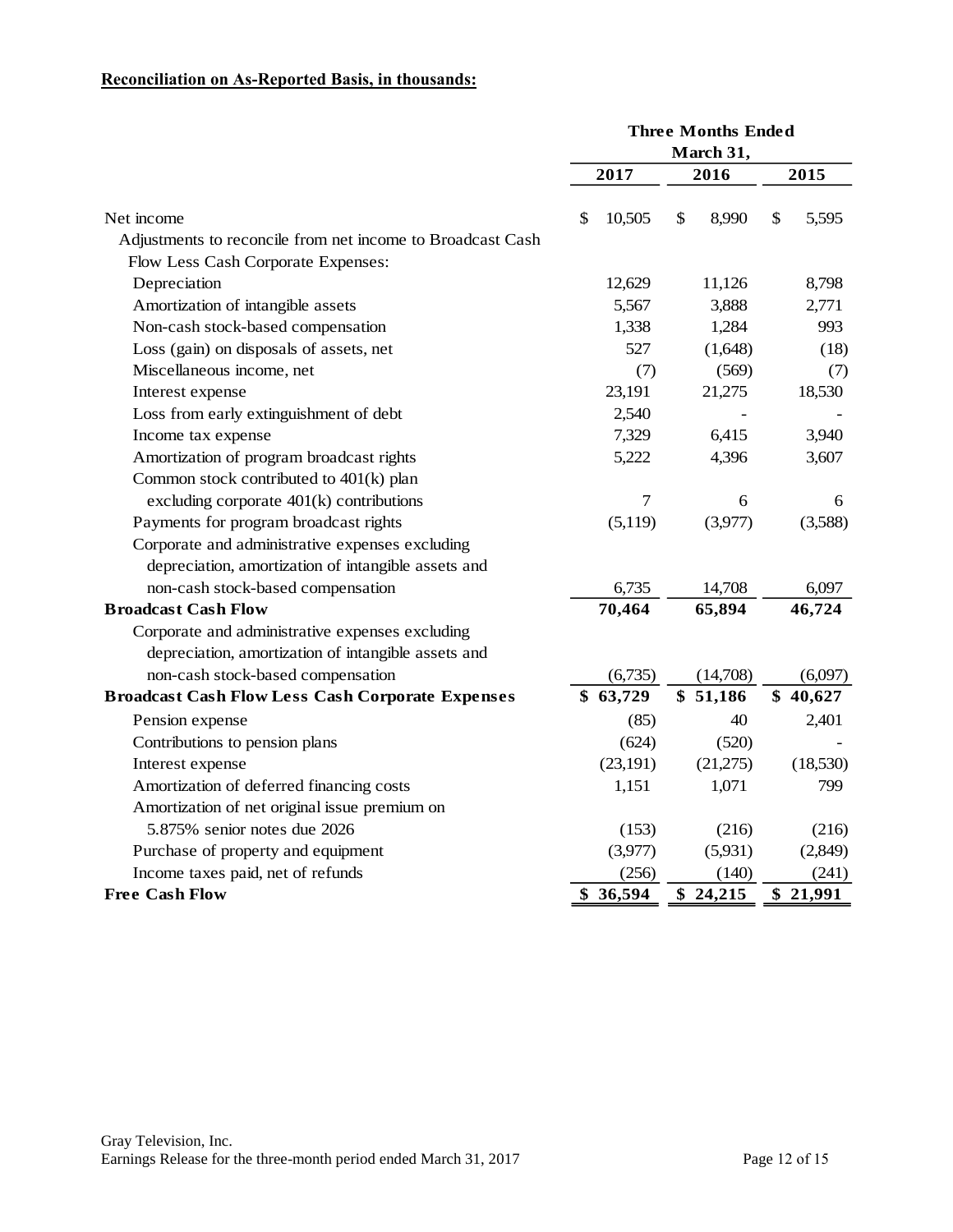# **Reconciliation on Combined Historical Basis, in thousands:**

|                                                                               |           |                  |    | <b>Three Months Ended</b> |    |          |
|-------------------------------------------------------------------------------|-----------|------------------|----|---------------------------|----|----------|
|                                                                               | March 31, |                  |    |                           |    |          |
|                                                                               | 2017      |                  |    | 2016                      |    | 2015     |
| Net income                                                                    | \$        | 9,204            | \$ | 11,729                    | \$ | 8,800    |
| Adjustments to reconcile from net income to Broadcast Cash                    |           |                  |    |                           |    |          |
| Flow Less Cash Corporate Expenses:                                            |           |                  |    |                           |    |          |
| Depreciation                                                                  |           | 12,732           |    | 12,625                    |    | 12,329   |
| Amortization of intangible assets                                             |           | 5,583            |    | 4,849                     |    | 4,651    |
| Non-cash stock-based compensation                                             |           | 1,338            |    | 1,284                     |    | 993      |
| Loss (gain) on disposals of assets, net                                       |           | 527              |    | (1,448)                   |    | 35       |
| Miscellaneous income, net                                                     |           | (7)              |    | 394                       |    | 1,516    |
| Interest expense                                                              |           | 23,191           |    | 24,849                    |    | 23,306   |
| Loss from early extinguishment of debt                                        |           | 2,540            |    |                           |    |          |
| Income tax expense                                                            |           | 7,329            |    | 5,775                     |    | 3,444    |
| Amortization of program broadcast rights                                      |           | 5,276            |    | 5,254                     |    | 5,206    |
| Common stock contributed to 401(k) plan                                       |           |                  |    |                           |    |          |
| excluding corporate $401(k)$ contributions                                    |           | $\boldsymbol{7}$ |    | 6                         |    | 6        |
| Payments for program broadcast rights                                         |           | (5,173)          |    | (4,835)                   |    | (5,187)  |
| Corporate and administrative expenses excluding                               |           |                  |    |                           |    |          |
| depreciation, amortization of intangible assets and                           |           |                  |    |                           |    |          |
| non-cash stock-based compensation                                             |           | 6,735            |    | 14,708                    |    | 6,097    |
| Other                                                                         |           | 1,568            |    | 3,197                     |    | 7,031    |
| <b>Broadcast Cash Flow</b>                                                    | \$        | 70,850           | \$ | 78,387                    | \$ | 68,227   |
| Corporate and administrative expenses excluding                               |           |                  |    |                           |    |          |
| depreciation, amortization of intangible assets and                           |           |                  |    |                           |    |          |
| non-cash stock-based compensation                                             |           | (6,735)          |    | (14,708)                  |    | (6,097)  |
| <b>Broadcast Cash Flow Less Cash Corporate Expenses</b>                       |           | 64,115           | \$ | 63,679                    | \$ | 62,130   |
| Pension expense                                                               |           | (85)             |    | 40                        |    | 2,401    |
| Contributions to pension plans                                                |           | (624)            |    | (520)                     |    |          |
| Other                                                                         |           | 556              |    | 6,735                     |    |          |
| Operating Cash Flow as defined in 2017 Senior Credit Facility                 |           | 63,962           | \$ | 69,934                    | \$ | 64,531   |
| Interest expense                                                              |           | (23, 191)        |    | (24, 849)                 |    | (23,306) |
| Amortization of deferred financing costs                                      |           | 1,151            |    | 1,071                     |    | 799      |
| Amortization of net original issue premium on<br>5.875% senior notes due 2026 |           | (153)            |    | (216)                     |    | (216)    |
| Purchase of property and equipment                                            |           | (3,977)          |    | (5,931)                   |    | (6,750)  |
| Income taxes paid, net of refunds                                             |           | (256)            |    | (140)                     |    | (1,250)  |
| <b>Free Cash Flow</b>                                                         | \$        | 37,536           | \$ | 39,869                    | \$ | 33,808   |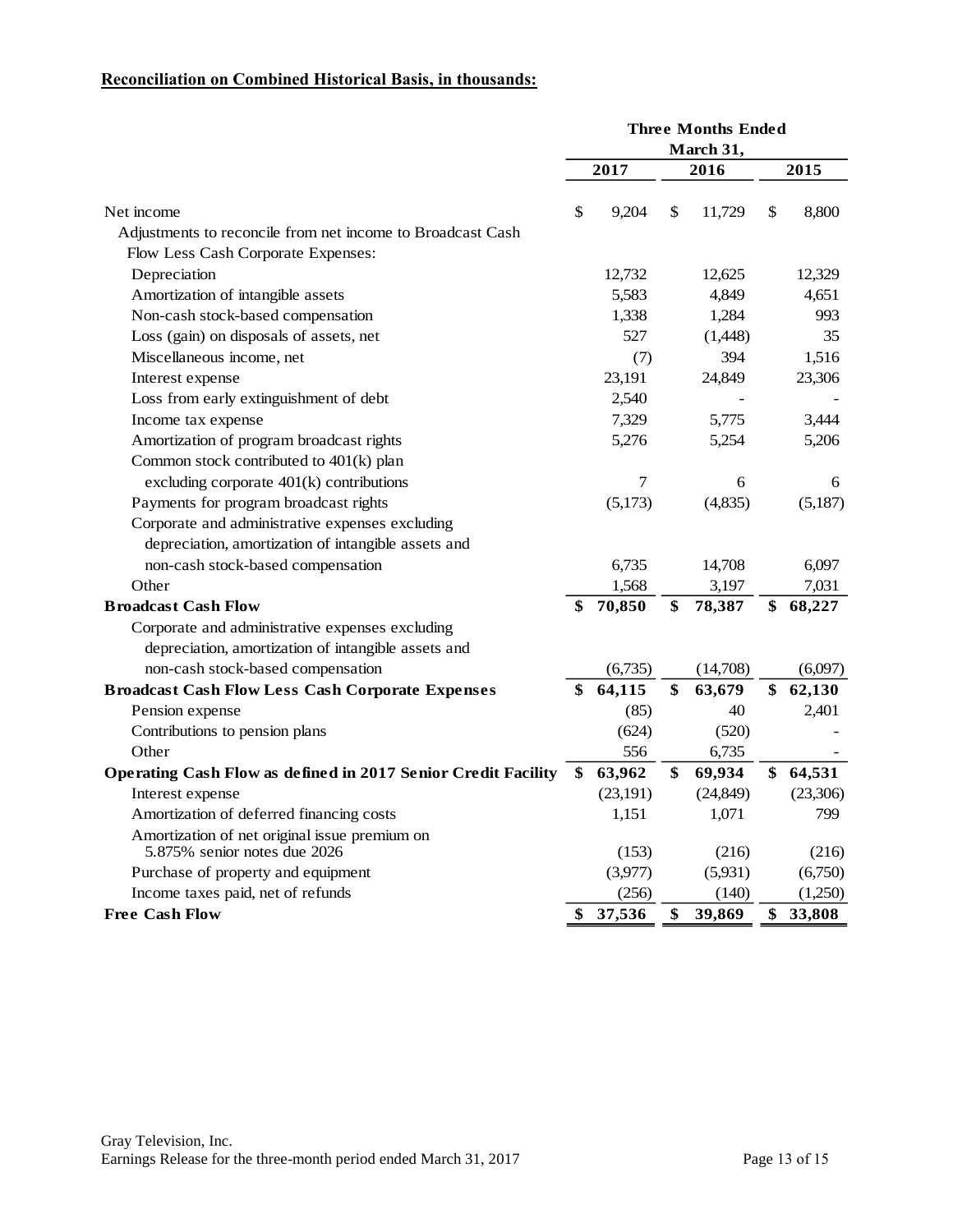# **Reconciliation of Total Leverage Ratio, Net of All Cash, in thousands except for ratio:**

| <b>Combined Historical Basis Operating Cash Flow</b><br>as defined in the 2017 Senior Credit Facility: |    | <b>Eight Quarters</b><br><b>Ended</b><br><b>March 31, 2017</b> |  |  |  |
|--------------------------------------------------------------------------------------------------------|----|----------------------------------------------------------------|--|--|--|
| Net income                                                                                             | \$ | 149,083                                                        |  |  |  |
| Adjustments to reconcile from net income to Broadcast Cash                                             |    |                                                                |  |  |  |
| Flow Less Cash Corporate Expenses:                                                                     |    |                                                                |  |  |  |
| Depreciation                                                                                           |    | 99,509                                                         |  |  |  |
| Amortization of intangible assets                                                                      |    | 38,020                                                         |  |  |  |
| Non-cash stock-based compensation                                                                      |    | 9,466                                                          |  |  |  |
| Loss on disposal of assets, net                                                                        |    | 2,862                                                          |  |  |  |
| Miscellaneous income, net                                                                              |    | 4,410                                                          |  |  |  |
| Interest expense                                                                                       |    | 192,919                                                        |  |  |  |
| Loss from early extinguishment of debt                                                                 |    | 34,527                                                         |  |  |  |
| Income tax expense                                                                                     |    | 70,750                                                         |  |  |  |
| Amortization of program broadcast rights                                                               |    | 42,218                                                         |  |  |  |
| Common stock contributed to 401(k) plan                                                                |    |                                                                |  |  |  |
| excluding corporate $401(k)$ contributions                                                             |    | 56                                                             |  |  |  |
| Payments for program broadcast rights                                                                  |    | (41, 535)                                                      |  |  |  |
| Corporate and administrative expenses before depreciation, amortization                                |    |                                                                |  |  |  |
| of intangible assets and non-cash stock-based compensation                                             |    | 68,330                                                         |  |  |  |
| Other                                                                                                  |    | 21,450                                                         |  |  |  |
| <b>Broadcast Cash Flow</b>                                                                             |    | 692,065                                                        |  |  |  |
| Corporate and administrative expenses before depreciation, amortization                                |    |                                                                |  |  |  |
| of intangible assets and non-cash stock-based compensation                                             |    | (68,330)                                                       |  |  |  |
| <b>Broadcast Cash Flow Less Cash Corporate Expenses</b>                                                |    | 623,735                                                        |  |  |  |
| Pension expense                                                                                        |    | 1,886                                                          |  |  |  |
| Contributions to pension plans                                                                         |    | (9,093)                                                        |  |  |  |
| Other<br><b>Operating Cash Flow as defined in 2017 Senior Credit Facility</b>                          | \$ | 15,486<br>632,014                                              |  |  |  |
|                                                                                                        |    |                                                                |  |  |  |
| Operating Cash Flow as defined in 2017 Senior Credit Facility,<br>divided by two                       | \$ | 316,007                                                        |  |  |  |
|                                                                                                        |    |                                                                |  |  |  |
|                                                                                                        |    | <b>March 31, 2017</b>                                          |  |  |  |
| <b>Adjusted Total Indebtedness:</b>                                                                    |    |                                                                |  |  |  |
| Long term debt                                                                                         | \$ | 1,754,280                                                      |  |  |  |
| Capital leases and other debt                                                                          |    | 643                                                            |  |  |  |
| Total deferred financing costs, net                                                                    |    | 31,410                                                         |  |  |  |
| Premium on subordinated debt, net                                                                      |    | (5,644)                                                        |  |  |  |
| Cash                                                                                                   |    | (23,541)                                                       |  |  |  |
| Adjusted Total Indebtedness, Net of All Cash                                                           | \$ | 1,757,148                                                      |  |  |  |
| <b>Total Leverage Ratio, Net of All Cash</b>                                                           |    | 5.56                                                           |  |  |  |